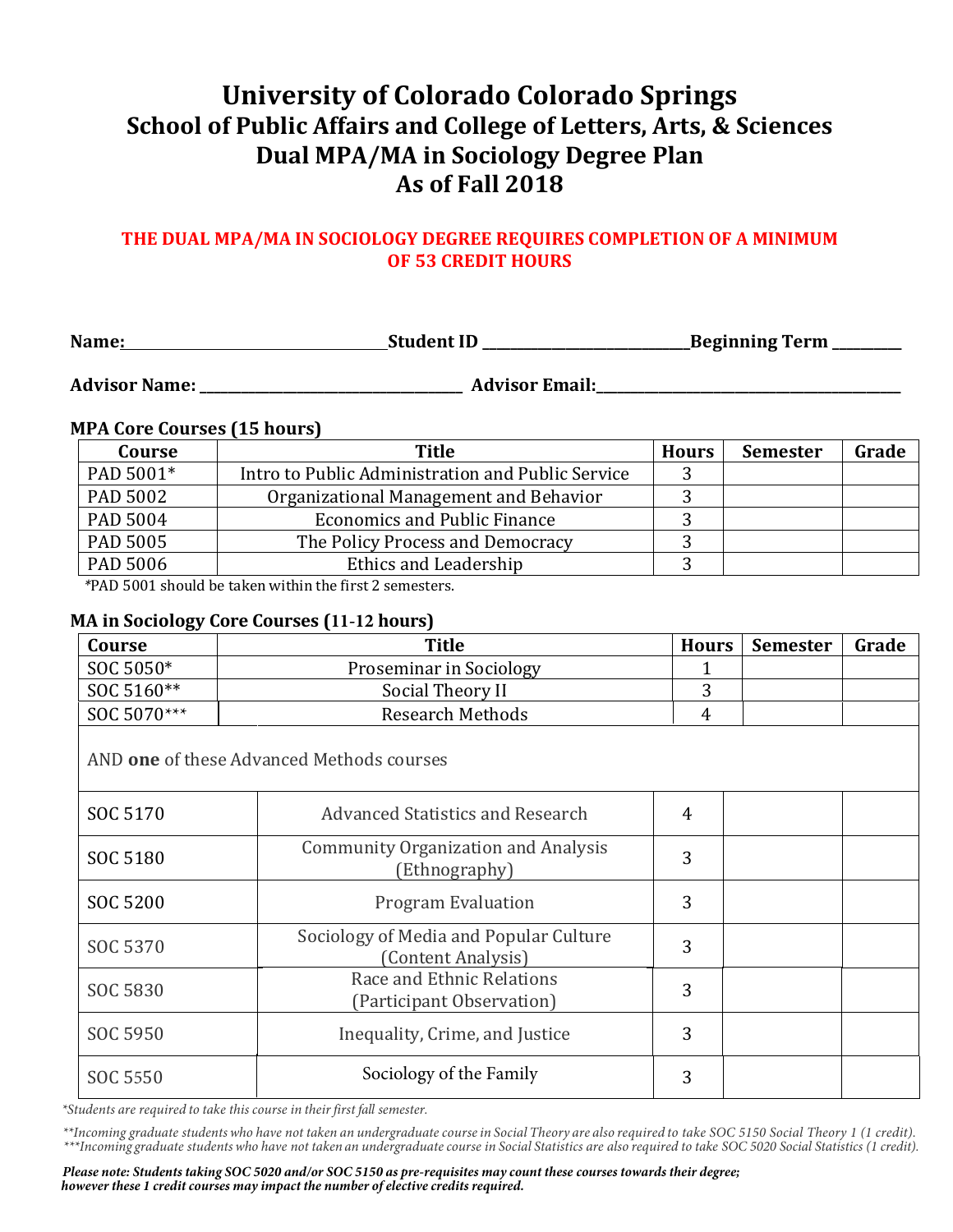#### Electives (21-24 hours depending on choice of Capstone or Thesis)

| Course     | <b>Title</b> | <b>Hours</b> | <b>Semester</b> | Grade |
|------------|--------------|--------------|-----------------|-------|
| PAD        |              |              |                 |       |
| PAD        |              | ◠            |                 |       |
| <b>SOC</b> |              |              |                 |       |
| <b>SOC</b> |              |              |                 |       |
| PAD or SOC |              |              |                 |       |
| PAD or SOC |              |              |                 |       |
| PAD or SOC |              | ◠            |                 |       |
| PAD or SOC |              |              |                 |       |

Choose at least 6 hours of electives from PAD and at least 6 hours of electives from SOC then 9-12 additional hours from several electives *offered by either PAD or SOC. See Academic Catalog for elective offerings. Please note: Students who took the 1 credit pre-requisites SOC 5020 and/or SOC 5150 may need to adjust the number of electives required.*

## **Internship (3 hours, unless waived)**

| ourse                                                                    | Title                       | <b>Hours</b> | <b>Semester</b> | Grade |
|--------------------------------------------------------------------------|-----------------------------|--------------|-----------------|-------|
| PAD 6910 *                                                               | Field Study in Public Admin |              |                 |       |
| $\star$ . If it is interested to the contract of the contract of $\star$ |                             |              |                 |       |

*\*Required of those students lacking significant experience in public service.*

## **Capstone or Thesis (3 - 6 hours)**

| Course               | Title               | <b>Hours</b> | <b>Semester</b> | Grade |
|----------------------|---------------------|--------------|-----------------|-------|
| PAD 5361 $*$ or      | Capstone Seminar or |              |                 |       |
| PAD 6950 & SOC 7000* | Master's Thesis     | კ-ხ          |                 |       |

*\*This will be your final course and should be taken alone, if possible. All core courses must be complete before enrolling in* Capstone or Thesis. Contact your faculty advisor for more information.

## **IMPORTANT INFORMATION**

#### *ACCEPTABLE GRADES*

Students enrolled in the dual MPA/MA in Sociology program must maintain academic standards for both programs. Students must earn grades of B- or better in all public administration courses and grades of B or better in all sociology courses. In order to remain in good academic standing and to receive his/her degree, a student is required to maintain at least a  $B(3.0)$  GPA, which includes all work required for the MPA degree while taken at UCCS (classified and unclassified) and may differ from the University GPA.

#### *INTERNSHIPS*

Students are determined to be "pre-service" or "in-service" by the MPA program director and Sociology graduate program director at the time of admission. Pre-service students lack significant experience in public service and must complete PAD 6910 Internship for an additional 3 credit hours above the minimum 53 credit hours required for the dual degree. In-service students have significant relevant work experience and are not eligible to take PAD 6910. To enroll in PAD 6910, pre-service students must have completed at least 9 hours of coursework. Internship is graded on a Pass/Fail basis. Internship guidelines are set forth in the MPA Handbook at http://www.uccs.edu/spa.